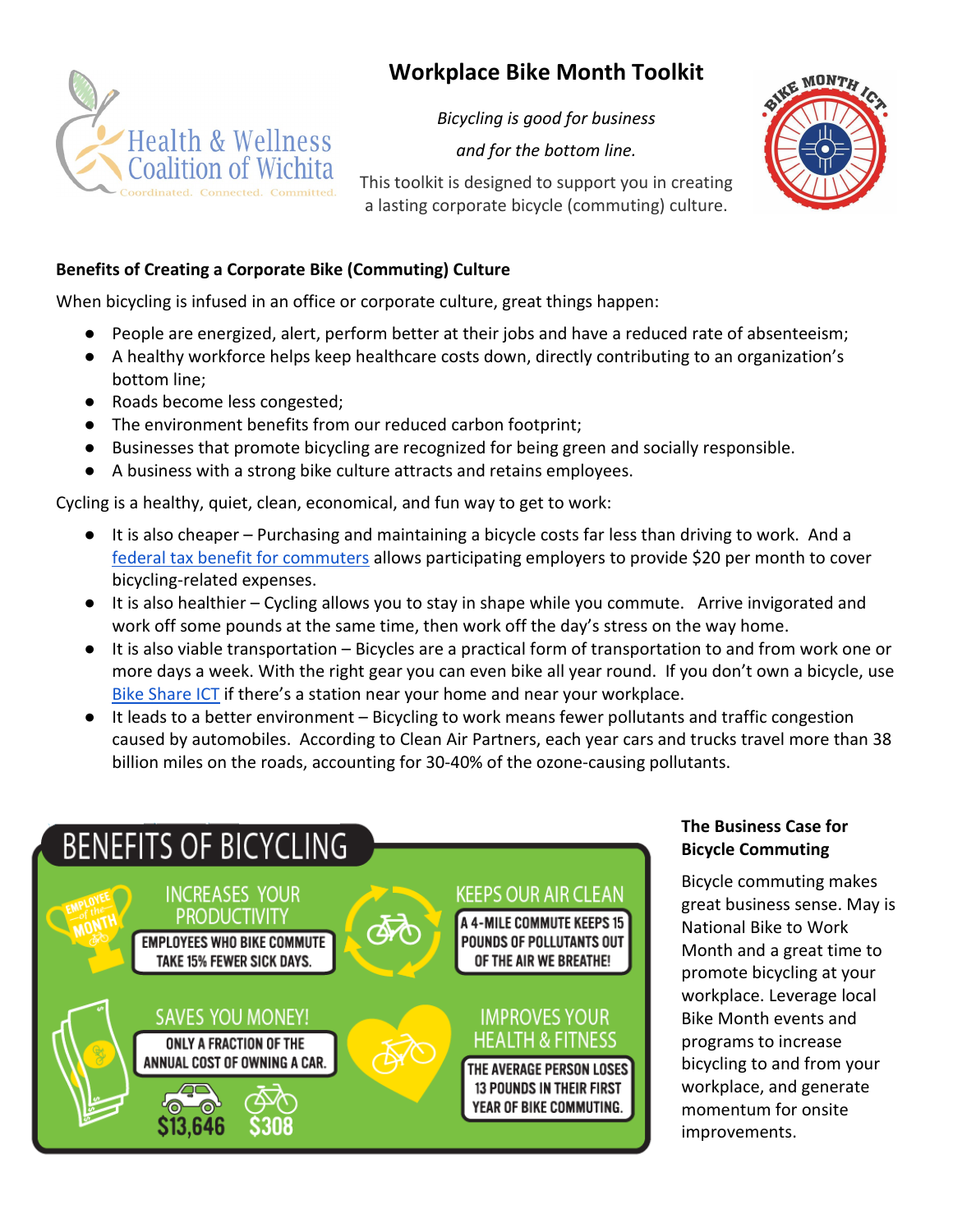Not only is cycling good for the environment and the rider's health, it's good for your bottom line…and it's the right thing to do! Employees who are physically active are healthier, more productive, take fewer sick days, and make lower claims against their health insurance. Providing secure bicycle parking is cheaper than providing free parking spaces. Making it easier for employees to use alternative transportation demonstrates that you care about them and the environment…and creates a positive organizational culture.

# **Suggested to-do list**

This sample timeline will help you plan for a fantastic Bike Month and inspire riders. You can find the full schedule of local Bike Month events [here.](https://www.bikemonthict.org/)

# **Before May**

- Set a goal for your workplace (creating/promoting a worksite bike team, recruit new riders, plan a ride)
- Plan your own workplace [Bike Month activities](http://www.cascade.org/schedule-events)
- Update internal website with bike commuting information and resources
- Assessing employee needs and interest it is also important to gather information about employees' commuting habits and opinions, as well as their interest in active commuting. The Employee Commuting Survey [\(starting on p. 24\)](https://odh.ohio.gov/wps/wcm/connect/gov/0c445acc-72e0-4467-943c-8e9ed9bda9b8/Ohio+Active+Commute+Worksite+Toolkit+-+PRINT+FINAL%28rfs%29.pdf?MOD=AJPERES&CONVERT_TO=url&CACHEID=ROOTWORKSPACE.Z18_K9I401S01H7F40QBNJU3SO1F56-0c445acc-72e0-4467-943c-8e9ed9bda9b8-moS5HH) can help the worksite to collect this information so efforts can be tailored to best meet employee needs and interests
- Encourage employees to attend local bike month events
- Is your workplace close to a bus stop or Bike Share ICT station? Remember that riders can take their bikes on the buses!
- Have staff that already commute by bike? Ask them to be a bike mentor to new riders, or invite them to give a presentation at a staff meeting.
- Host a Bike Commuting Seminar. For employees who wish to explore the possibility of commuting to work, this class offered by [Bike Walk Wichita](https://bikewalkwichita.org/) can be tailored to fit a brown bag lunch taught at your business and covers route selection, bicycle choice, dealing with cargo and clothing, bicycle parking, lighting, reflection, and foul weather riding. Commuter Seminars are offered upon request. A fee may apply.
- Help with route planning by sharin[g Wichita bicycle maps,](https://www.wichita.gov/Bicycle/Pages/Maps.aspx) which features roads, bike lanes, trails and paths ranked by comfort level.
- Taking Transit and Biking to Work absolutely counts! Please see [Wichita Transit](https://www.wichitatransit.org/Pages/default.aspx) for more information, rules and restrictions.
- The City of Wichita has created the following [videos](https://www.wichita.gov/Bicycle/Pages/Laws.aspx) below to help provide information about how we all can share the road and be courteous on Wichita streets.
- Before Bike to Work Day, invite a local bike shop to do free or low-cost bike tune-ups.

## **Bike Amenities**

Bicyclists need a place to store their bike, showers and locker facilities. If your building doesn't offer these amenities, here are some ideas for Bike to Work Day and for future planning.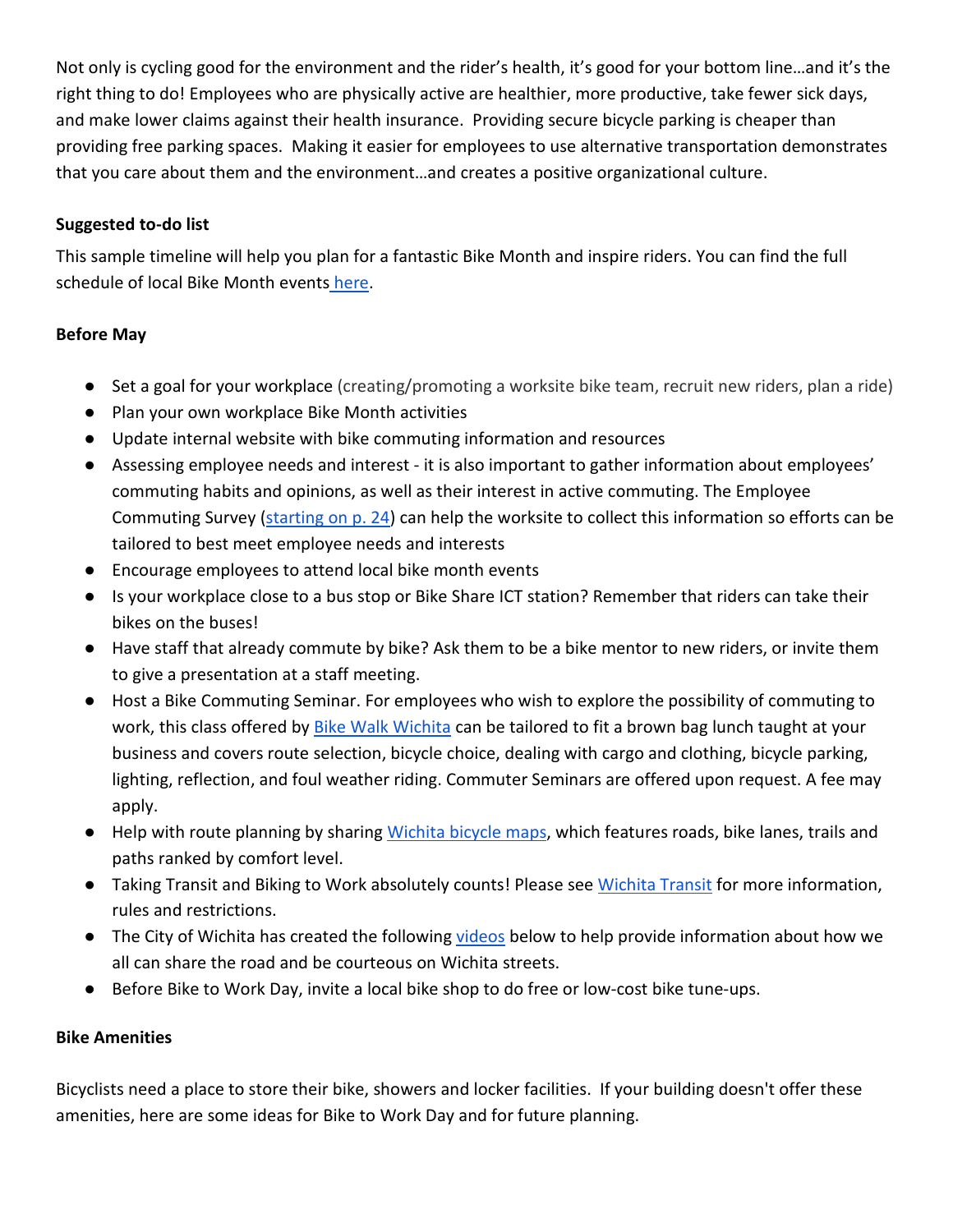## On Bike to Work Day:

- Let employees bring their bikes into their offices.
- Find an empty office or storage room to serve as bike storage for the day.
- Set up a corral inside your building so riders can leave their bikes.
- See if a nearby health club will let your employees use their locker rooms for the day.
- Provide goodie bags to participants, including personal hygiene items like wet hand wipes.

#### For Future Planning:

- Good bike parking should be in a well-lit and easily-accessible area. Ideally, bike storage should be secure and sheltered from the elements.
- For buildings with 50-100 employees, one shower should be sufficient; in buildings with 101-250 employees, one shower for each sex should be sufficient.
- There should be one securable gym locker to store work clothes for every bicycle commuter.
- If you don't know how many potential bike commuters you have in your workforce, send an employee survey and ask!

#### **May**

- Participate in Bike to Work Week, third week of May or Bike to Work Day, third Friday in May
- Organize a group ride to the local Bike to Work lunch, third Friday in May
- Host a breakfast or lunch at your office for employees who bike to work. Consider adding awards for longest ride, best photo on the ride into work, best bike commuting story, etc.
- Hold a drawing for a special prize (e.g., an extra day off) among all the participants
- Offer wellness incentive points for participation in Bike to Work Day.
- Take photos of employees who Bike to Work, and promote their participation in company or employee newsletters, as well as social media. Use #BTWD2022.
- Hang the Bike to Work Day poster in a common area: doors, elevators, bulletin boards, kitchens, restrooms, etc. In addition, place the Bike to Work Day poster on an easel in your reception area at least a week before the event.
- Add Bike to Work Day (May 20) to your internal calendars.
- Email your employees to invite them to bike to work on Bike to Work Day.
- Encourage employees to dress down for Bike to Work Day.
- Allow riders who are concerned about their "Helmet Hair" to wear hats.
- Allow flexible work schedules, in case it takes folks longer than expected to get into the office, to help avoid rush-hour traffic, to beat darkness, etc.

#### **June**

Celebrate your organization or team's efforts by organizing a fun awards ceremony or bike commuter breakfast. Share results and success stories with senior leadership and in your internal communications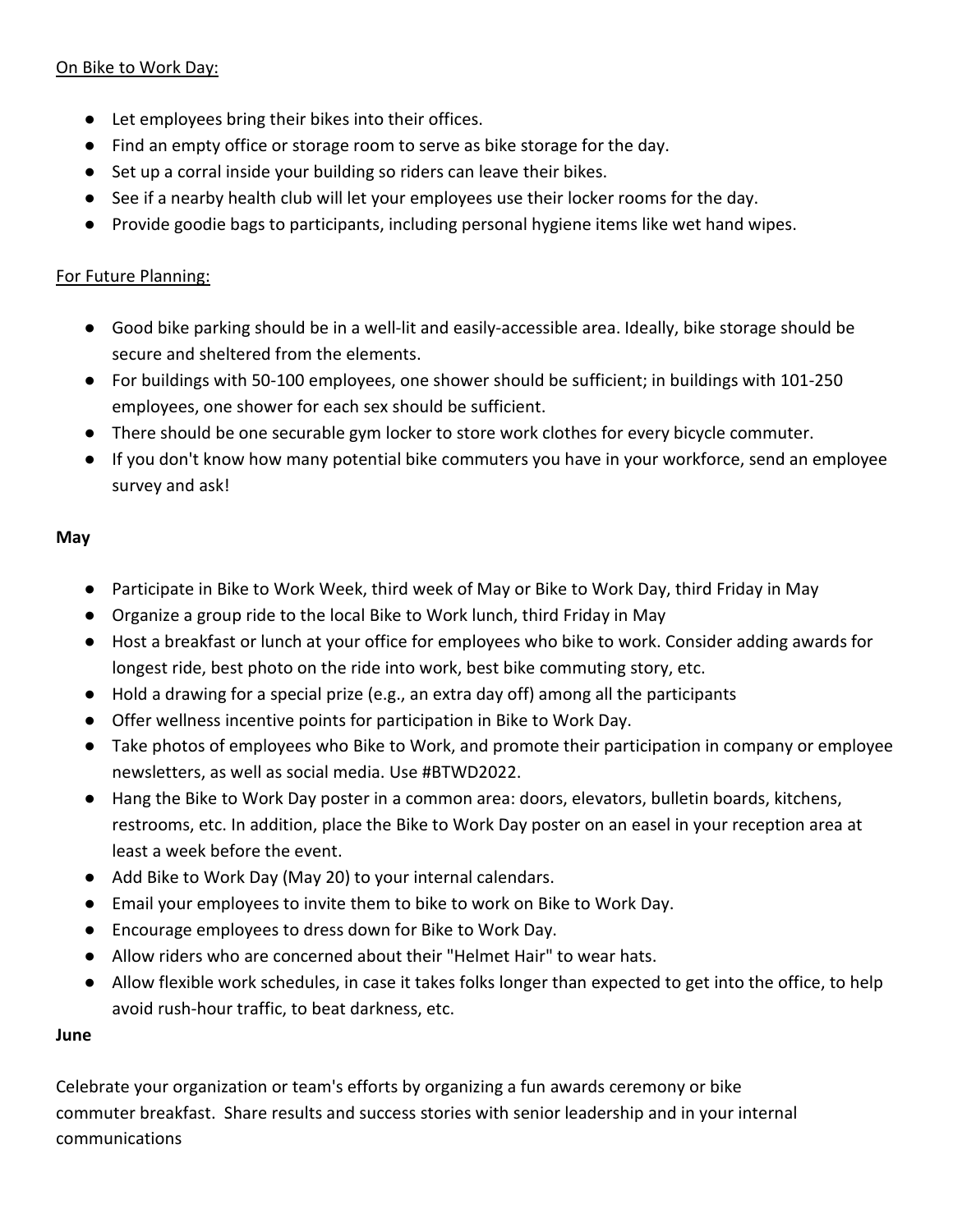# **Ongoing**

- Poll participants for suggestions to increase bike commuting at your business
- Make strategic enhancements for bike commuting
- Work to become a [Bicycle Friendly Business](http://www.bikeleague.org/business) from the League of American Bicyclists
- Promote [Wichita Bike Paths](http://www.wichita.gov/LivePlay/Bicycle/Pages/Maps.aspx)
- Appoint a Bicycle Coordinator. A fitness/wellness coordinator, transportation coordinator, or an enthusiastic employee who currently bikes to work are the most practical people to organize a bicycle commuter program at your workplace. The coordinator can evaluate facilities and identify safe routes to your work place. This employee can devote a few minutes per week to help put together a bike-towork program.
- Issue punch cards to employees with a challenge to get as many punches as possible each month. For instance, bike six times to work in June and win a prize. Consider offering double punch days, or allowing first-time bike commuters to start with a free punch.
- Provide a company-owned pool of bicycles or access to Bike Share ICT's fleet of bicycles for short business trips, errands and recreation.
- Recognize bicyclists at company-wide functions.
- The League of American Bicyclists recognizes **Bicycle Friendly Businesses** that encourage employees, customers and surrounding community to bike.

#### **Inspire your employees**

Bike commuters definitely respond to support, encouragement and incentives. Below is a list of suggestions to guide your Bike Month planning.

- Host a class for new commuters.
- Submit a compelling video about bicycling at your workplace.
- Propose theme days (lycra, business suits, tutus, super heroes, tweeds, etc).
- Organize free food for bicyclists (breakfast, lunch, or happy hour).
- Use your ridematching skills to pair new bike commuters with experienced riders.
- Raffle off fabulous prizes.
- Get your CEO to participate.
- Organize a CEO ride to your workplace.
- Stage a bicycle fashion show (demonstrate that bicycling is highly diverse and mostly normal).
- Schedule a lunch & learn with a [Bike Walk Wichita](http://bikewalkwichita.org/request-a-presentation/) speaker to highlight bike routes near the worksite
- Share inspiring stories via company newsletter, intranet, or blog.

## **WHAT MAKES A WORKPLACE BIKE-FRIENDLY?**

- 1. ENGINEERING: what can you add to the physical environment to promote cycling?
	- a. A safe, secure place to park a bike
	- b. A place to change clothes, shower, store clothes after biking to work
- 2. ENCOURAGEMENT: how can you support your cycling employees?
	- a. Guaranteed ride home in an emergency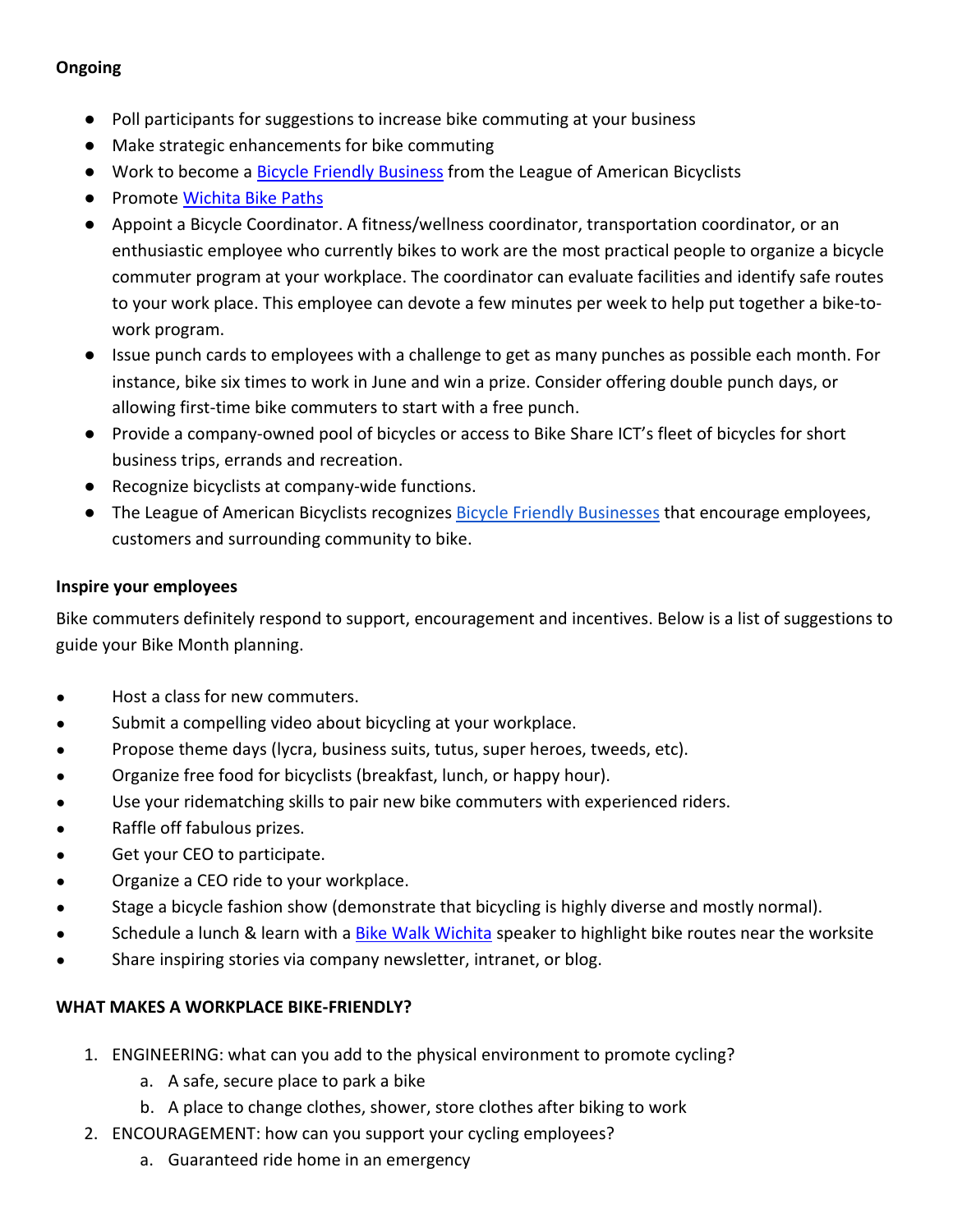- b. Incentives to cycle rather than drive
- c. Participation in activities like Bike to Work Month
- d. Scheduling flexibility (no one gets in trouble for being late to work because they had to fix a flat tire!)
- e. Lead by example get managers out on bikes!
- 3. EDUCATION: how can you educate employees about cycling options?
	- a. Have Wichita cycling maps showing safe routes available for employees
	- b. Pay for employees to attend our Safe Cycling class…or bring us to your location!
	- c. Provide employees with complimentary Bicycle Coalition membership
- 4. EVALUATION: how can you tell if any of this is working?
	- a. Make it someone's job to track cycling activities; make a fun contest out of it!
	- b. Survey your employees about what is and isn't working for them

Toolkit contents adapted from [Bike Sonoma](https://www.bikesonoma.org/btwd/employer-bike-to-work-month-toolkit/) & [Fairfax County Virginia](https://www.fairfaxcounty.gov/transportation/bike-walk/bike-events/biketoworkday2019/business)

# Additional Resources:

[Free Promotional Materials](https://www.bikeleague.org/content/promotional-materials-0)

[How to Create a Bike-Friendly Workplace](https://www.zipcar.com/ziptopia/city-living/create-a-bike-friendly-workplace) Zipcar

3 Tips [for Creating a Bike-Friendly Workplace](https://www.greenpeace.org/usa/3-tips-for-biking-to-work-from-your-friends-at-greenpeace/) Greenpeace